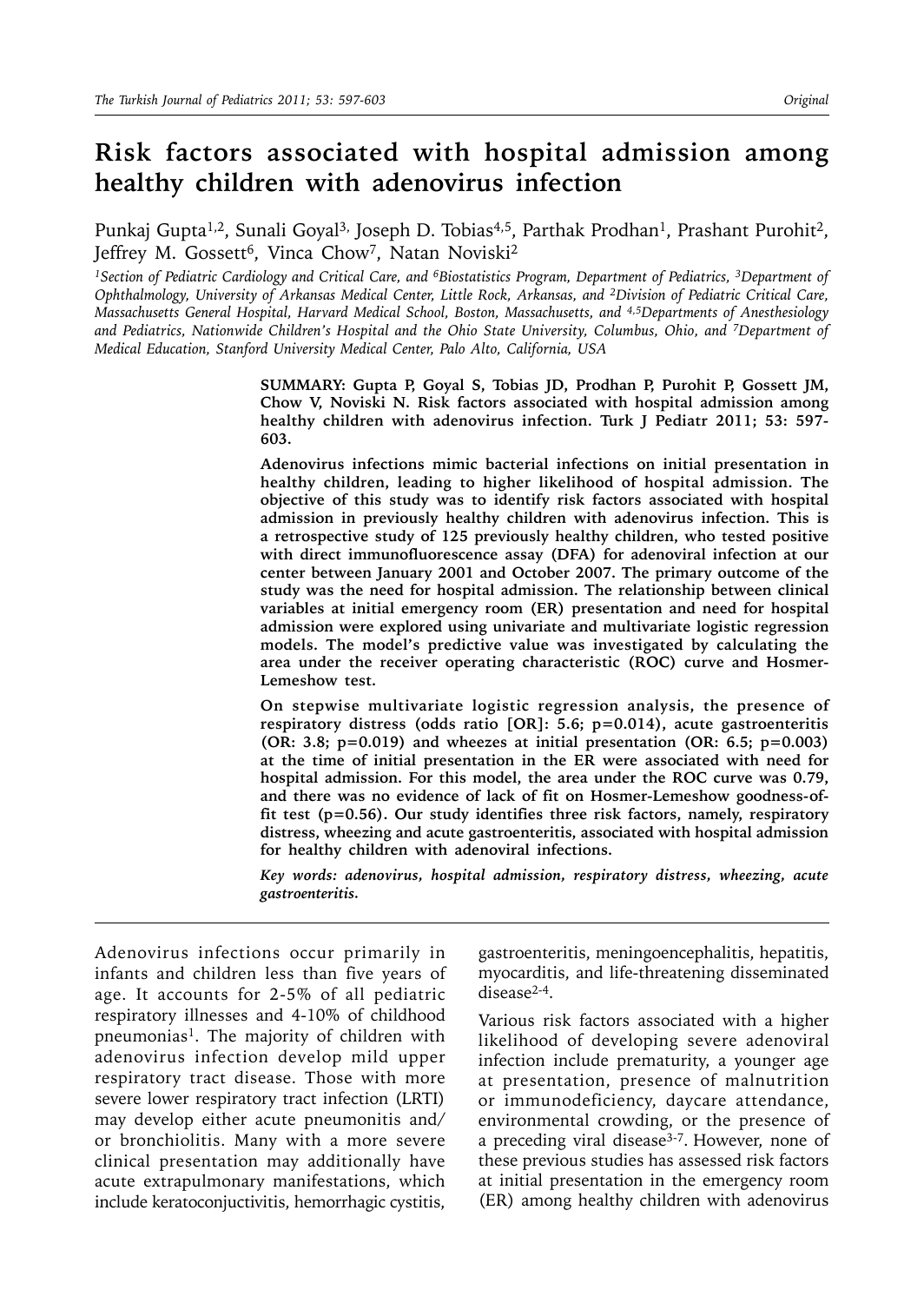infection that are associated with need for hospital admissions. This is in contrast to some other well-studied viruses in children, such as respiratory syncytial virus (RSV), where several demographic, environmental and clinical characteristics are associated with a more severe clinical course and hospital admission<sup>8-15</sup>. Therefore, this study aimed to identify risk factors associated with a need for hospital admission in previously healthy children with adenovirus infection.

## **Material and Methods**

## *Study Design and Population*

This retrospective study was approved by the Institutional Review Board (IRB) of the Massachusetts General Hospital (MGH), and the criteria for informed consent were waived. All potential study subjects were identified using the microbiology records for patients who tested positive by direct immunofluorescence assay (DFA) for adenovirus during the study period. The study included all children between the ages of 1 day and 18 years who presented to the ER at MGH between January 2001 and October 2007and had a positive nasopharyngeal DFA for adenoviral infection. Patients with a history of prematurity (defined as <36 weeks of gestation), other comorbid conditions (known immunodeficiency, cardiac anomaly, chronic lung disease, neuromuscular disease, and chromosomal abnormalities), and those transported directly to the in-patient wards from outside hospitals were excluded from the study. Data on demographic features, clinical symptoms and signs, laboratory findings, and radiographic findings were collected from ER records. Data for those patients requiring subsequent hospital admission were obtained from their in-patient medical records.

## *Outcome Measurement and Definitions*

The need for hospital admission from the ER was our defined primary outcome. This endpoint was chosen as it represents a surrogate marker of severity of illness. The need for hospital admission has been used previously to depict disease severity in RSV infection $8-15$ . Children were classified as 'hospitalized' if they were admitted to the hospital with adenoviral infections within the study period. Based on

the clinical condition of the patient in the ER, the need for hospitalization was based on the physicians' discretion. *A priori-*defined criteria for diagnosis of upper respiratory tract infection (URTI) included symptoms and signs of rhinitis, pharyngitis, conjunctivitis, and/or acute otitis media, while LRTI was diagnosed based on the presence of clinical symptoms and signs of pneumonia, bronchitis or bronchiolitis. Bacterial and/or viral coinfection was defined as the presence of concurrent culture-proven/serology-positive infection with another respiratory pathogen within 72 hours of a positive adenovirus DFA test. Chest radiograph findings at the time of initial presentation were categorized as either 'Hyperinflation' or 'Infiltrate' by a single experienced investigator blinded to the patient's diagnosis and other clinical variables.

# *Statistical Analysis*

Continuous variables were presented as median (range), whereas categorical variables were presented as numbers and percentages. Initially, a univariate analysis to examine the relationship between the variables and the primary outcome variable (i.e., need for hospital admission) was performed using the Wald test. The p-value was calculated using chi-square test of independence for categorical variables and Wilcoxon rank-sum test for continuous variables. Our results were then used to carry out a multiple logistic regression analysis to predict hospital admission for patients presenting in the ER with adenoviral infection. Variables with a p-value of ≤0.2 in the univariate analysis or that were considered important for the outcome *a priori* were entered in the first multiple regression model. A Hosmer-Lemeshow approach to model building was used to construct multivariable models. Any variable with  $\geq$  20% missing values, and/or that was exceedingly rare (<5 subjects with characteristic in either cases or controls) were not considered for inclusion into the multivariate models. The model was expressed in terms of adjusted odds ratio (OR), 95% confidence interval (CI) and p-value using Wald chi-square test. A reduced multivariate model for hospital admission was created using backward selection to reduce the number of variables in the first model. A significance level of 0.05 was applied for removal of variables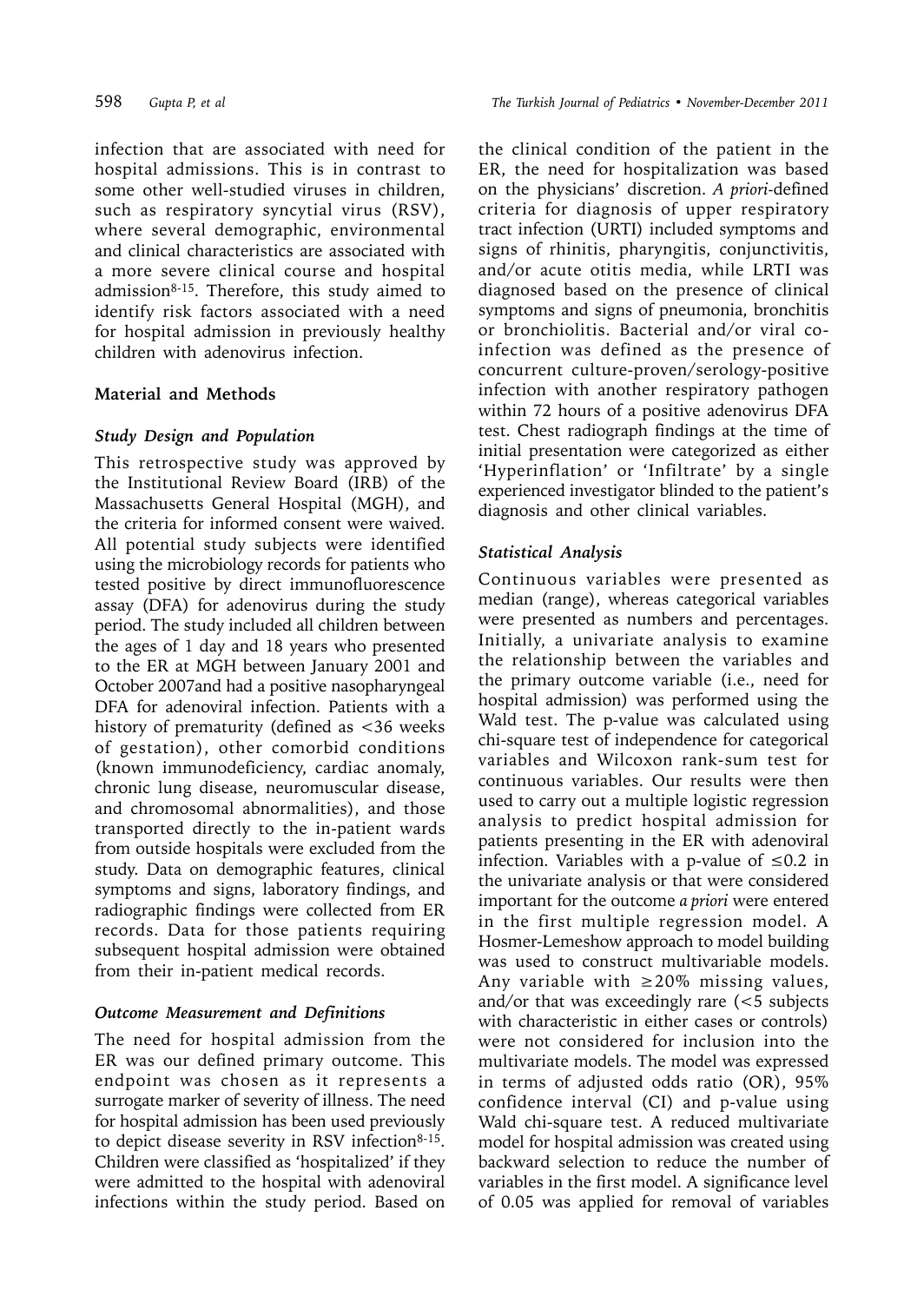| Variable                           | N   | Non-hospitalized patients<br>$(N=99)$ | Hospitalized patients<br>$(N=26)$ | P-value |
|------------------------------------|-----|---------------------------------------|-----------------------------------|---------|
| Male gender                        | 125 | 21\% (21)                             | $31\%$ (8)                        | 0.3     |
| Age $\leq 6$ months                | 125 | $4\%$ (4)                             | $8\%$ (2)                         | 0.44    |
| Weight $\leq$ 11.5 kg              | 125 | 51\% (50)                             | $35\%$ (9)                        | 0.15    |
| Family history                     | 73  | 32% (18)                              | $38\%$ (6)                        | 0.66    |
| Medications at home                | 119 | 86\% (80)                             | 85\% (22)                         | 0.86    |
| Exposure to sick contacts          | 125 | 45\% (45)                             | $31\%$ (8)                        | 0.18    |
| Fever                              | 123 | 98% (96)                              | 100% (25)                         | 0.47    |
| Pulse oximetry                     | 68  | $98.3 \pm 1.4$                        | $94.9 \pm 7.2$                    | 0.14    |
| Upper respiratory tract infection  | 125 | 88\% (87)                             | 96% (25)                          | 0.22    |
| Apnea                              | 124 | $1\%$ (1)                             | $4\%$ (1)                         | 0.31    |
| Respiratory distress               | 124 | $6\%$ (6)                             | $31\%$ (8)                        | < 0.001 |
| Skin rash                          | 125 | $11\%$ (11)                           | $12\%$ (3)                        | 0.95    |
| Acute gastroenteritis              | 124 | 45% (44)                              | 65\% (17)                         | 0.063   |
| Wheezes                            | 125 | $8\%$ (8)                             | 38\% (10)                         | < 0.001 |
| Crackles                           | 124 | $4\%$ (4)                             | 16% (4)                           | 0.03    |
| Tachypnea                          | 69  | 24% (11)                              | 38% (9)                           | 0.26    |
| Tachycardia                        | 110 | 32% (27)                              | 36% (9)                           | 0.69    |
| Seizures                           | 123 | $3\%$ (3)                             | $8\%$ (2)                         | 0.26    |
| Altered mental status              | 125 | $6\%$ (6)                             | $8\%$ (2)                         | 0.76    |
| Pyuria                             | 125 | $11\%$ (11)                           | 19% (5)                           | 0.27    |
| Viral coinfection                  | 125 | $4\%$ (4)                             | $4\%$ (1)                         | 0.96    |
| Bacterial coinfection              | 125 | $6\%$ (6)                             | 12% (3)                           | 0.34    |
| Hyperinflation on chest radiograph | 43  | 25% (6)                               | 47% (9)                           | 0.13    |
| Infiltrates on chest radiograph    | 43  | 29% (7)                               | 42% (8)                           | 0.38    |

**Table I.** Comparison of Sample Characteristics with Unadjusted Odds Ratios for Need for Hospital Admission

from the expanded model. When the final model was identified, factors that had not been retained in the model were re-evaluated for inclusion. Several additional analyses were performed to explore the findings of the final multivariate model. The model's goodness-offit was evaluated using the Hosmer-Lemeshow test, and the discrimination of the model was assessed using the area under the receiver operating curve (ROC). All analyses were performed using the STATA/MP, Version 11.1 (Stata Corp LP, College Station, Texas).

## **Results**

### *Baseline Characteristics*

During the study period from January 2001 to October 2007, 171 children were diagnosed with adenovirus infection in the ER at MGH. Of the 171 children, 125 previously healthy children fulfilled our inclusion criteria. Fortyseven children were excluded from the analysis . those with a history of prematurity (n=16), chronic lung disease  $(n=9)$ , underlying cardiac disease  $(n=4)$ , underlying immunodeficiency disease  $(n=2)$ , underlying chromosomal abnormality  $(n=8)$ , and underlying neuromuscular disease (n=8). The majority in the study cohort were females (77%). The cohorts' median age and weight were 22 months (range: 2 months to 9.8 years) and 11.8 kg (range: 4.6 kg to 9.8 kg), respectively. Of the 125 patients, 26 (21%) required hospital admission, with the median length of hospital stay of 3.5 days (range: 1 day to 292 days). Twenty-three (88%) patients were admitted to the general pediatric ward and 3 (12%) required admission to the pediatric intensive care unit (PICU) with a median length of hospital stay of 3 days (range: 1 day to 6 days) and 11 days (range: 4 days to 292 days), respectively.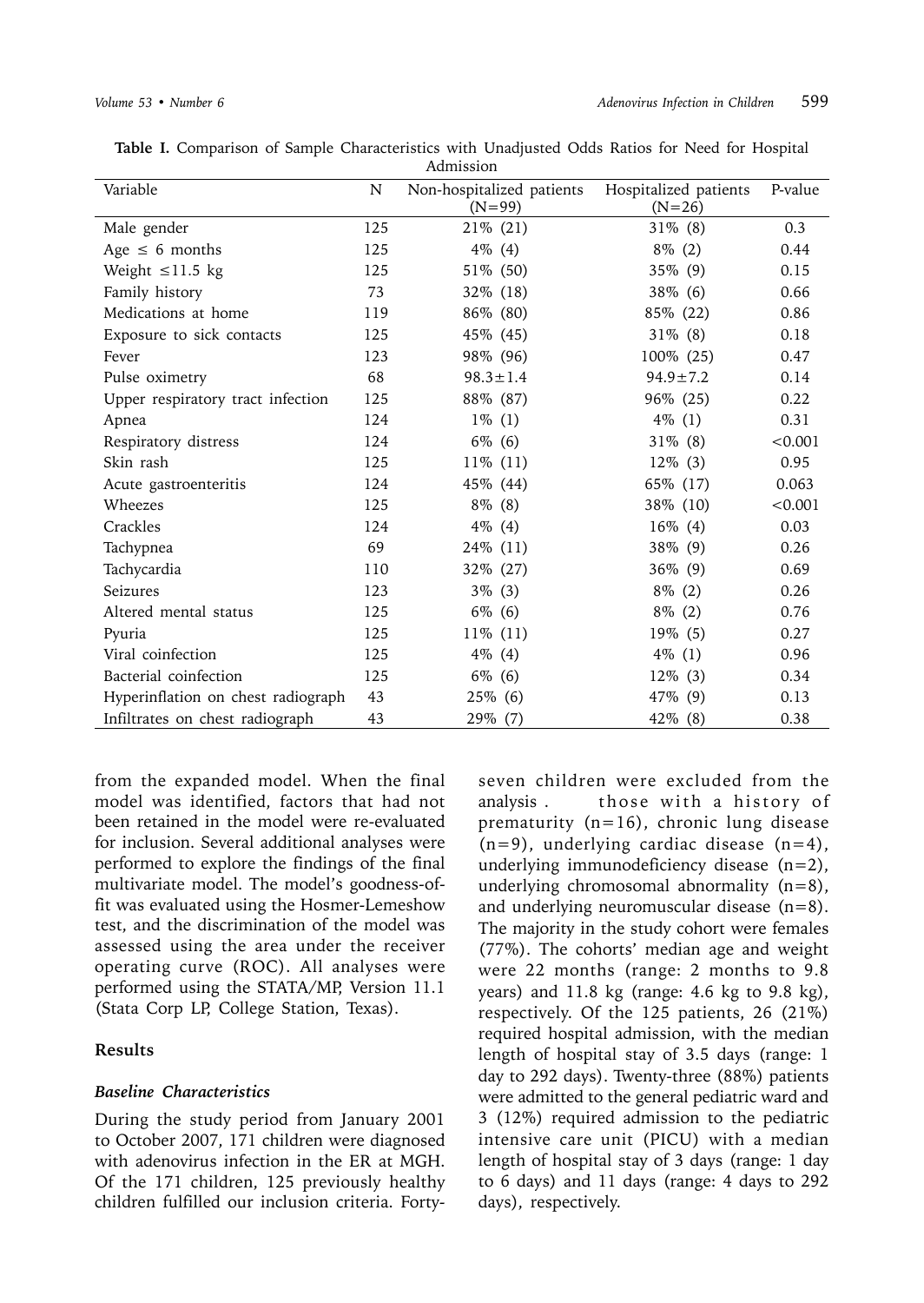#### *Risk Factors Associated with Hospital Admission*

Table I depicts the demographics, clinical characteristics, univariate comparisons, and unadjusted ORs based on univariate logistic regressions. The variables found significant (p<0.05) on univariate analysis included presence of respiratory distress (p<0.001), acute gastroenteritis ( $p=0.063$ ), wheezes ( $p<0.001$ ), and crackles (p=0.03). Additional variables with  $p$  value  $\leq 0.2$  in the univariate analysis included exposure to sick contacts  $(p=0.18)$ , pulse oximetry (p=0.14), hyperinflation on chest radiograph (p=0.13), and body weight  $\leq$ 11.5 kg (p=0.15). Pulse oximetry and hyperinflation on chest radiograph were dropped from the first multivariate model, as more than 20% of values were missing from the dataset. A chest radiograph was performed in only 43 patients (34%). Focal and/or diffuse pulmonary bilateral infiltrates on chest radiograph were diagnosed in 15 children (35%), and the difference between the two groups was not statistically significant (p=0.38). Similarly, hyperinflation on chest radiograph was also diagnosed in 15 children (35%) and was not statistically significant between the two groups  $(p=0.13)$ . Though the median values of pulse oximetry were different in the two groups  $(94.9 \pm 7.2)$ versus  $98.3 \pm 1.4$  in hospitalized versus nonhospitalized patients), it was not statistically significant (p=0.14). Age  $\leq 6$  months was considered clinically important *a priori* and therefore included in the multivariate model.

A multivariable logistic regression model (Table II) was developed to identify independent risk factors associated with hospital admission. The variables included in the model included age  $\leq 6$ months, weight  $\leq$ 11.5 kg, respiratory distress, acute gastroenteritis, wheezes, exposure to sick contacts, and presence of crackles as predictors. Controlling for other variables in the model, the odds of hospital admission were 5.6 times higher (95% CI: 1.2 to 25.2) for subjects with respiratory distress (p=0.025), 3.2 times higher (95% CI: 1.0 to 10.9) for subjects with acute gastroenteritis (p=0.059), 9.3 times higher (95% CI: 2.3 to 36.7) for subjects with wheezes (p=0.002), and 1.4 times higher (95% CI: 0.2 to 9.2) for subjects with crackles  $(p=0.703)$ . For this model, the area under the ROC curve

was 0.82, and there was evidence of a good fit as suggested by the Hosmer-Lemeshow goodness-of-fit test (p=0.25).

Another model based on a stepwise multivariate logistic regression analysis was built (Table III). In this model, only the presence of respiratory distress, acute gastroenteritis and wheezes at initial presentation were independently associated with hospital admission. Controlling for other variables in the model, the odds of admission were 5.6 times higher in children with respiratory distress (95% CI: 1.4 to 22.4, p=0.014), 3.8 times higher in children with acute gastroenteritis (95% CI: 1.2 to 11.6, p=0.019), and 6.5 times higher in children with wheezes (95% CI: 1.9 to 22.6, p=0.003). For this model, the area under the ROC curve was 0.79 (Fig. 1), and there was evidence of good fit for the model as suggested by the Hosmer-Lemeshow goodness-of-fit test  $(p=0.56)$ .

#### *Therapies in Adenovirus Infection*

Table IV shows the treatment characteristics in the ER for our study cohort. Approximately one-third (38%) of patients in our cohort of 125 children received antibiotic therapy. Hospitalized children received therapies much more frequently as compared to nonhospitalized children: antibiotic therapy (62% versus 49%, p<0.005), oxygen therapy  $(35\%$ versus 0, p=NA), nebulizations (35% versus 6%, p<0.001), and corticosteroids (65% versus 3%, p<0.001).



**Figure 1.** Receiver Operating Curve (ROC) for final model with respiratory distress, acute gastroenteritis, and wheezes as predictors.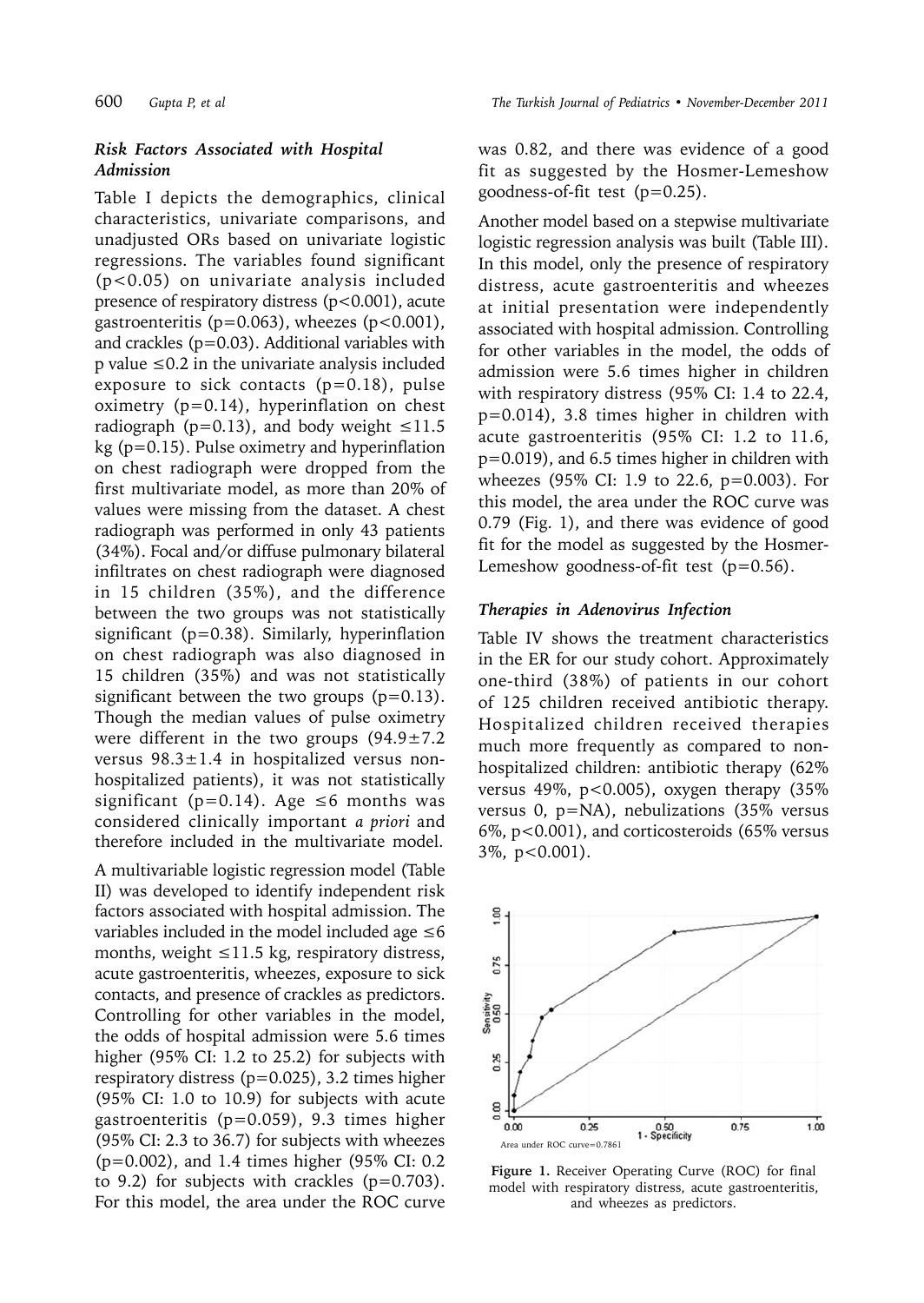|                           | Healthy Children with Adenovirus infection |         |     |                         |
|---------------------------|--------------------------------------------|---------|-----|-------------------------|
| Predictor                 | Odds Ratio                                 | P-value |     | 95% Confidence Interval |
| Age $\leq 6$ months       | 0.6                                        | 0.703   | 0.0 | 9.8                     |
| Weight $\leq$ 11.5 kg     | 0.5                                        | 0.27    | 0.2 | 1.7                     |
| Exposure to sick contacts | 0.4                                        | 0.084   | 0.1 | 1.1                     |
| Respiratory distress      | 5.6                                        | 0.025   | 1.2 | 25.2                    |
| Wheezes                   | 9.3                                        | 0.002   | 2.3 | 36.7                    |
| Crackles                  | 1.4                                        | 0.735   | 0.2 | 9.2                     |
| Acute gastroenteritis     | 3.2                                        | 0.059   | 1.0 | 10.9                    |

**Table II.** Preliminary Multivariable Model Identifying Clinical Risk Factors for Hospital Admission in Healthy Children with Adenovirus Infection

#### **Discussion**

The principal observation from this institutionspecific study is that the presence of specific risk factors, namely, respiratory distress, acute gastroenteritis and wheezing, at the initial ER presentation may predict hospital admission, a surrogate for severe disease among previously healthy, adenovirus-infected children.

Previously, various authors have shown severe adenoviral disease to be associated with presentation at a younger age, presence of malnutrition or immunodeficiency, day care attendance, environmental crowding, lower socioeconomic status, or history of a preceding viral illness1,5-7,16. In contrast, we did not find any association of hospital admission related to gender, young age, body weight, exposure to sick contacts, or family history of reactive airway disease. In our cohort, only 21% of patients required hospital admission. This is much lower compared to the overall hospital

**Table III.** Final Reduced Multivariable Model Identifying Clinical Risk Factors for Hospital Admission in Healthy Children with Adenovirus Infection, Using Backward Selection Method

| Predictor             | Odds Ratio | P-value |     | 95% Confidence Interval |
|-----------------------|------------|---------|-----|-------------------------|
| Respiratory distress  | 5.6        | 0.014   |     | 22.4                    |
| Wheezes               | 6.5        | 0.003   | 1 Q | 22.6                    |
| Acute gastroenteritis |            | 0.019   |     | 11.6                    |

admission rate (56%) reported by Rocholl et al3. In their study of 143 children, the hospital admission rate was about 50% among previously healthy children and 83% among those with underlying comorbidities.

Respiratory distress and wheezing were found to be significant risk factors associated with need for hospital admission in our study.

As reported previously, respiratory distress with or without hypoxia may reflect a more severe lower respiratory tract disease with severe adenovirus infection<sup>3,6,7,17</sup>. However, in contrast to these reports, hypoxia was not a significant factor in our cohort. Wheezing is a common occurrence in hospitalized children with adenovirus infection<sup>18-20</sup>, and has been reported to occur in 18% to 23% of

**Table IV.** Treatment Characteristics of Children with Adenovirus Infections

| Variable               | Hospitalized patients $(N=26)$ | Non-hospitalized patients<br>$(N=125)$ | P value   |
|------------------------|--------------------------------|----------------------------------------|-----------|
| Oxygen                 | $35\%$ (9)                     | 0                                      | <b>NA</b> |
| Nebulizations          | $35\%$ (9)                     | $6\%$ (7)                              | < 0.001   |
| Fluid boluses          | 65\% (17)                      | $3\%$ (4)                              | < 0.001   |
| Antibiotics            | 62\% (16)                      | 49% (31)                               | 0.005     |
| Corticosteroids        | $27\%$ (7)                     | $2\%$ (2)                              | < 0.001   |
| Vasopressors           | $4\%$ (1)                      | 0                                      | <b>NA</b> |
| Mechanical ventilation | $8\%$ (2)                      | 0                                      | NA        |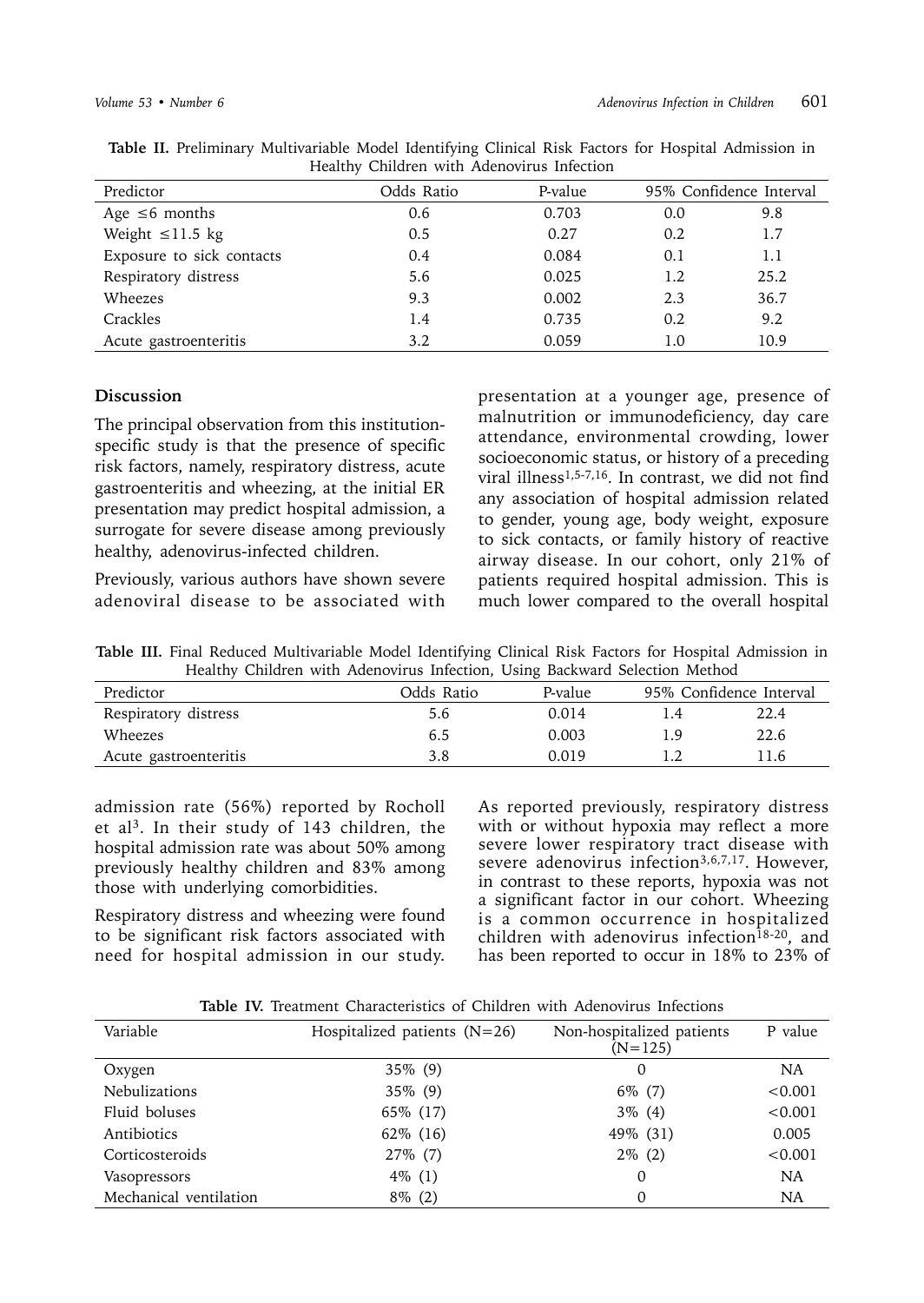children infected with adenovirus infection<sup>18,20</sup>. However, wheezing is not associated with the development of bronchiolitis obliterans (BO) in the post-adenovirus pneumonia phase $17$ .

Acute gastroenteritis was another risk factor associated with hospital admission in our study. It is known that human adenoviruses cause acute gastroenteritis in children worldwide. In a study of 400 cases of acute infantile gastroenteritis, enteric adenoviruses were the sole recognizable cause of diarrhea in 7.2% of the cases<sup>21</sup>. A review of another outbreak in several day care centers found that 38% of 249 young children had positive stool specimens for adenovirus<sup>22</sup>. Adenovirus may be excreted in the feces for months after a primary infection, and thus a positive stool culture for adenovirus is not usually a clinically significant cause of diarrhea. We speculate that acute gastroenteritis in children may be associated with poor oral intake and dehydration, making them more prone to be admitted by ER physicians. Similarly, children with wheezing and respiratory distress get admitted to the hospital more often than other children, as these two signs may be interpreted as signs of LRTI.

Adenoviral-positive children often mimic clinical and radiographic findings of bacterial infection<sup>3,6,18,23</sup>. As a result, the treatment in these children tends to very aggressive in the form of inappropriate antibiotic therapy, corticosteroids, nebulizations, oxygen therapy, and fluid boluses, eventually leading to higher likelihood of hospital admission. Severe adenovirus infection can also result in considerable morbidity and mortality<sup>16</sup>. In our study, three (12%) children needed PICU admission with the need for mechanical ventilation in only one (4%) patient. The patient who needed mechanical ventilation also received extracorporeal membrane oxygenation (ECMO) for 47 days and developed acute respiratory distress syndrome during the course of his prolonged hospitalization. Children who recover from adenoviral LRTIs may develop sequelae such as BO, bronchiectasis, unilateral hyperlucent lung syndrome, persistently collapsed lung, and abnormal pulmonary function tests<sup>24-27</sup>.

This retrospective study has several limitations. First, this study was conducted in a tertiary

602 *Gupta P, et al The Turkish Journal of Pediatrics • November-December 2011*

care university hospital, and the findings may not be generalizable to all populations and regions, as regional variations in adenovirus disease genotype and severity have been well recognized previously. Second, the need for hospitalization was based on the physician's discretion, and this may have introduced some ascertainment bias in the study. Third, the principal method of diagnosis for adenovirus infection was DFA analysis, which could have missed another respiratory virus in the absence of back-up culture or more sensitive polymerase chain reaction (PCR) assays. Fourth, DFA analysis could have included healthy children who are 'carriers' of adenovirus in their nasopharynx. Fifth, typing of adenovirus isolates was not performed, and therefore conclusions cannot be drawn regarding the virulence of the various strains. Sixth, this study was also limited by missing ER documentation that was available for data collection. Seven, this study is limited in scope to addressing longterm sequelae, as we do not have long-term follow-up data for our study cohort. Given the limitations of our study, the current model needs to be validated in a future prospective multi-center clinical trial.

In conclusion, although most of the adenoviral infections are self-limited, it is important to identify serious adenoviral infection in previously healthy children, as it has the potential of rapid progression and increased morbidity and mortality. Our study identifies three risk factors, namely, respiratory distress, wheezing and acute gastroenteritis, associated with hospital admission in healthy children with adenoviral infections.

#### **REFERENCES**

- 1. Cherry JD. Adenoviruses. Textbook of Pediatric Infectious Diseases (4th ed). Philadelphia: WB Saunders; 1998: 1666-1684.
- 2. Baum S. Adenovirus. Principles and Practice of Infectious Diseases (6th ed) Vol 2. Philadelphia: Churchill Livingstone; 2005: 1835-1840.
- 3. Rocholl C, Gerber K, Daly J, Pavia AT, Byington CL. Adenoviral infections in children: the impact of rapid diagnosis. Pediatrics 2004; 113: e51-56.
- 4. Moro MR, Bonville CA, Suryadevara M, et al. Clinical features, adenovirus types, and local production of inflammatory mediators in adenovirus infections. Pediatr Infect Dis J 2009; 28: 376-380.
- 5. Schmitz H, Wigand R, Heinrich W. Worldwide epidemiology of human adenovirus infections. Am J Epidemiol 1983; 117: 455-466.